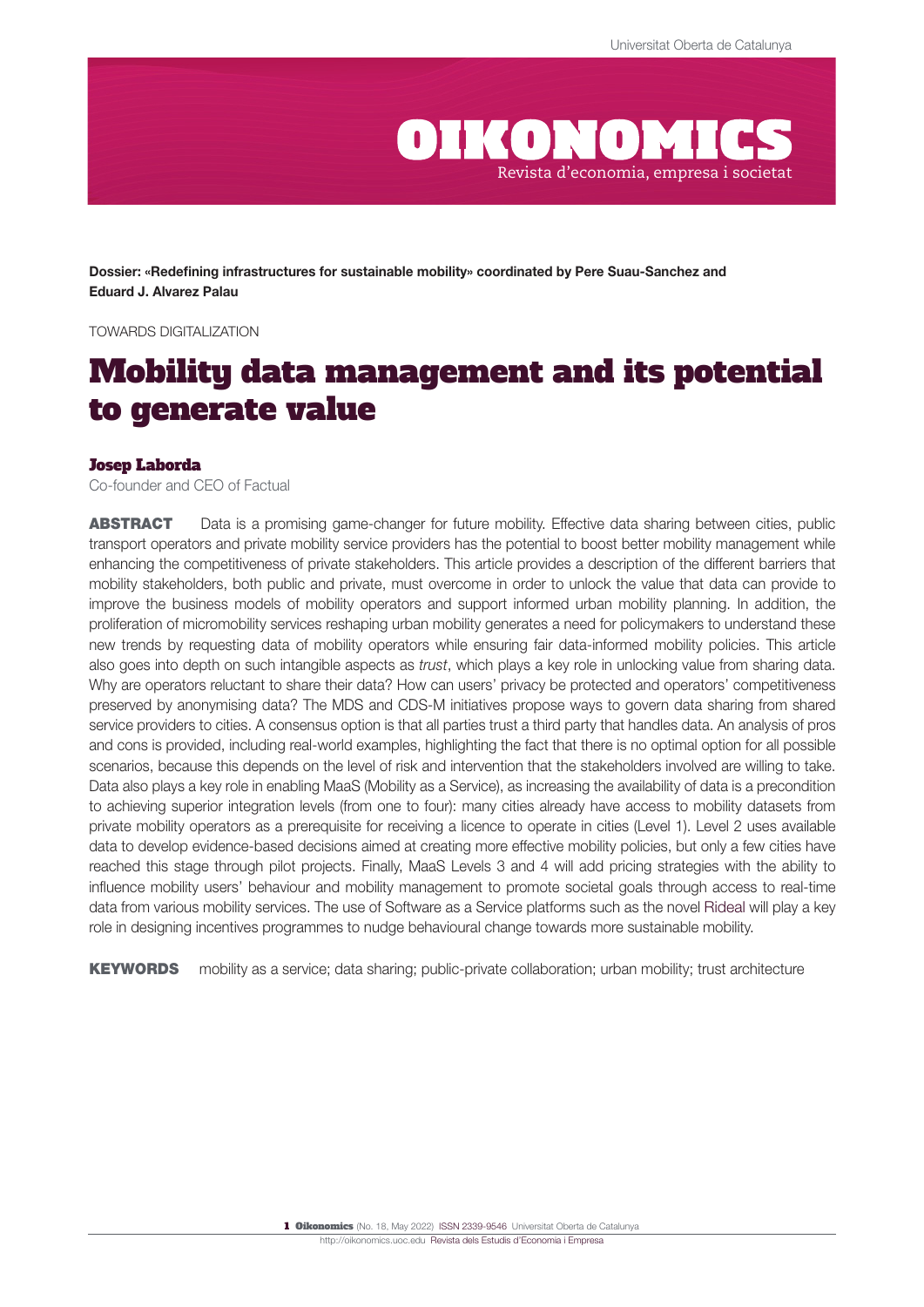#### *CAP A LA DIGITALITZACIÓ*

# *La gestió de dades de mobilitat i el seu potencial per generar valor*

*RESUM Les dades són un prometedor element transformador per a la mobilitat del futur. Una compartició eficient de dades entre ciutats, operadors de transport públic i serveis privats de mobilitat té el potencial per impulsar una millor gestió de la mobilitat alhora que millora la competitivitat dels actors privats. Aquest article ofereix una descripció de les diferents barreres que els operadors de mobilitat, tant públics com privats, han de superar per activar el valor que les dades poden proporcionar amb l'objectiu de millorar els models de negoci d'operadors de mobilitat i donar suport a*  la planificació de la mobilitat urbana. La proliferació de serveis de micromobilitat que estan reconfigurant la mobilitat *urbana genera la necessitat que els legisladors comprenguin i integrin de forma eficient aquestes noves tendències a través de les dades que aquests serveis generen, alhora que garanteixin polítiques de mobilitat més justes i basades en les dades. Aquest article també aprofundeix en aspectes tan intangibles com la* confiança*, que juga un paper clau per activar el valor de la compartició de dades. Per què els operadors són reticents a compartir les vostres dades? Com es pot protegir la privadesa d'usuaris i usuàries i preservar-se la competitivitat entre operadors mitjançant l'anonimització de dades? Les iniciatives MDS (*Mobility Data Specification*) i CDS-M (*City Data Standard - Mobility*) proposen maneres de regular l'intercanvi de dades entre els proveïdors de serveis de mobilitat compartida o a demanda i les ciutats. Una opció de consens és que totes les parts confiïn en un tercer que tracti les dades. Es presenta una anàlisi dels pros i els contres, incloent-hi exemples reals i destacant el fet que no hi ha una opció òptima per a tots els escenaris possibles, ja que depèn del nivell de risc i d'intervenció que els actors implicats estiguin disposats a assumir. Les dades també tenen un paper clau a l'hora d'aplicar la MaaS (*Mobility as a Service*), ja que un accés més gran a diferents tipus de dades és una condició prèvia per assolir nivells d'integració superiors (de l'un al quatre): moltes ciutats ja tenen accés a conjunts de dades d'operadors de mobilitat privats com a requisit per rebre una llicència per operar a l'espai públic (nivell 1). El nivell 2 s'orienta a desenvolupar decisions basades en dades per tal de crear polítiques de mobilitat més efectives, però només unes quantes ciutats han arribat a aquest punt mitjançant projectes pilot. Finalment, els nivells 3 i 4 de la MaaS afegiran estratègies de tarifació amb la capacitat d'influir en el comportament d'usuaris i usuàries, així com la gestió de mobilitat per promoure objectius socials mitjançant l'accés a dades en temps real de diversos serveis de mobilitat. L'ús de plataformes de* Software as a Service*, com ara la nova [Rideal,](https://rideal.mobi) exercirà un paper clau en el disseny de programes d'incentius per encoratjar un canvi d'hàbits cap a una mobilitat més sostenible.*

*PARAULES CLAU mobilitat com a servei; intercanvi de dades; col·laboració publicoprivada; mobilitat urbana; arquitectura de confiança*

## Introduction

Data is ubiquitous. We all unwittingly generate vast amounts of data when moving from A to B, whether by car, bike, walking, public transport, or other not-so-new mobility services. This mobility data has huge potential, which remains mostly untapped. Data empowers cities to make informed decisions in terms of mobility planning and management. For this reason, data sharing between cities and mobility providers –incumbents and new entrants– is of strategic importance. Data protection and privacy are, nevertheless, key issues in this context. Dependent on mutual trust, various models for mobility data sharing are feasible in the collaboration between cities and mobility providers. There is no clear best practice, as each case must be assessed individually. Only with the contribution of data provided by as many of the players involved as possible, Mobility as a Service (MaaS) at its highest levels of integration will succeed. MaaS aims to maximise public benefit, strengthen public transport, and meaningfully integrate private mobility services. Mobility providers and cities are dependent on each other for long-term, sustainable success that also affords social and environmental benefits, where cooperation and incentive schemes will be key to success. "Data is the new oil" is a trite mantra for the modern times. While huge *value* can be unlocked by ensuring access to curated data turned into ac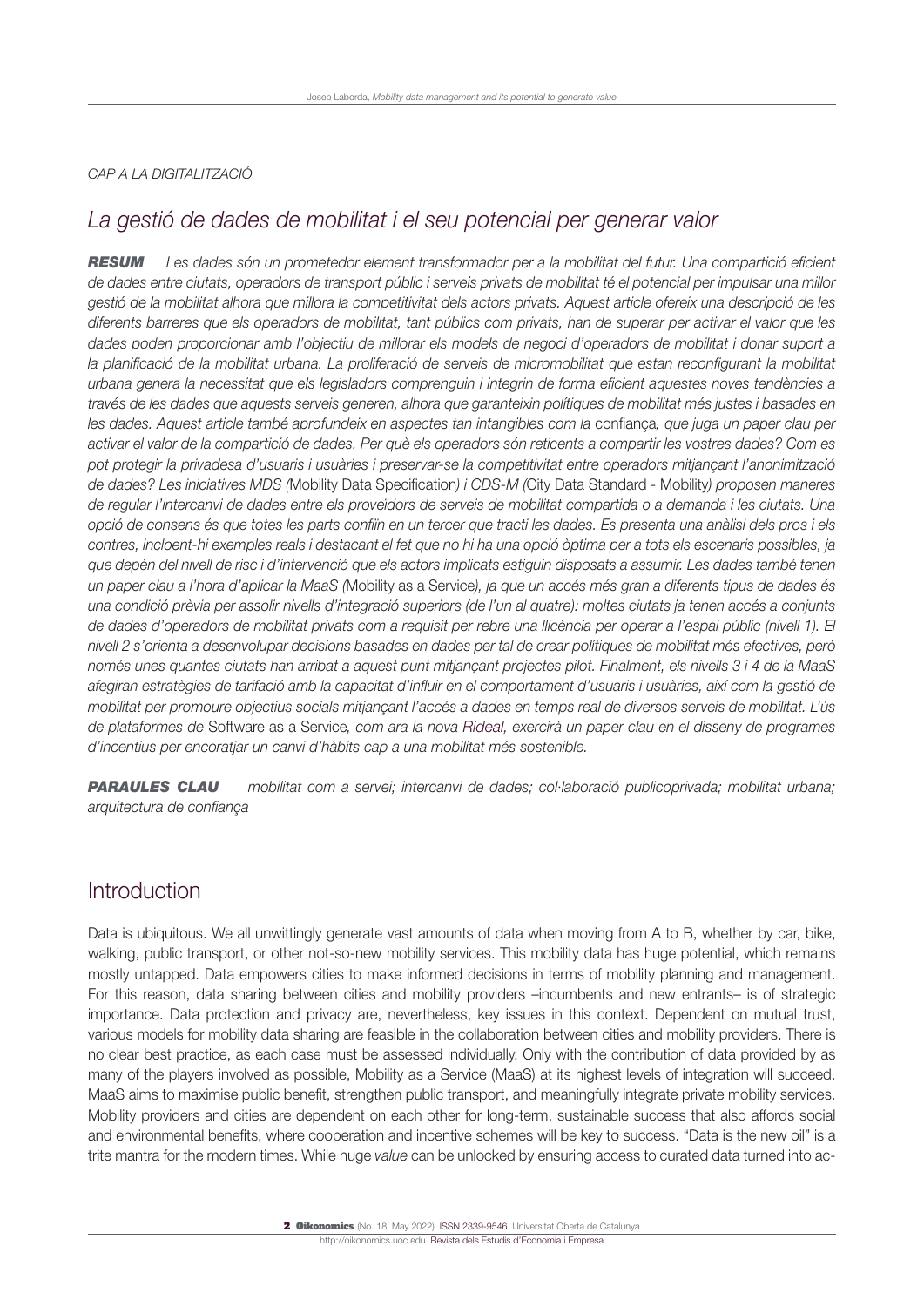tionable insights that mobility managers can leverage; do not forget the old but prevailing rule: *rubbish in* = *rubbish out*. Scattered, low-quality mobility datasets offered under not-so-open data portals are no *oil* to move anything, particularly if one would associate the idea of oil with some sort of monetary value. Moreover, in times when decarbonisation is top of mobility leaders' agenda, *data as oil* is a deprecated metaphor. *Oil is oldish*. Words matter.

## 1. Several hurdles to unlocking mobility data value

Getting around the city using new mobility services is becoming commonplace. With just a few taps on an app, users can today gain access to a wealth of ready-to-use vehicles just around the corner. Convenient. Swift. Fun. As users locate, book, pay for, and ride in shared vehicles, they produce masses of data. The same happens when they use public transport. Indeed, public transport authorities, operators, and cities worldwide have become open data pioneers by widely adopting *de facto* data standards and leveraging them in order to implement data-driven mobility strategies. Unfortunately, though, mobility data is still too often kept in silos, hindering its potential for gleaning deeper, actionable insight. New (and less new) private mobility operators are generally more reluctant to open their data, if not *forced* to or if the right incentives are not available (such as mutually beneficial Public-Private Partnership models towards the realisation of MaaS). For cities, access to data from mobility operators providing services in the public right of way is a priceless tool for enabling more informed mobility planning and management. For mobility operators, it can provide valuable information for enhancing their competitiveness and improving the efficiency of their operations.

Several hurdles must be overcome in order to unlock the (huge) expected value of mobility data: the lack of trust between the various players in the highly competitive urban mobility market, the need for standards enabling interoperability, and a level playing field setting the legal, regulatory, and technical conditions for effective, secure, and fair data sharing.

### 2. Data as a game-changer for urban mobility

New mobility services continue to evolve and change the urban mobility landscape. This is especially true for micromobility. Micromobility refers to a range of transportation modes for short-distance travel using light vehicles typically operated by one person (e.g., bicycles and scooters). Today, these are often electric vehicles that are part of a self-service system and are rented by people for short-term use within a city. Given this, it is critical, and strategic, to leverage new mobility data to evaluate and understand how new mobility services are reshaping our communities in everything from equity, inclusiveness, road safety, and the environment (in other words, sustainable mobility).

Because cities did not act quickly enough in setting data sharing frameworks when ride-hailing companies burst onto the mobility market scene a decade ago, and with new shared mobility services still burgeoning (or in their infancy, if we are talking about micromobility), cities now have the unmissable opportunity to avoid repeating the same mistakes and so require the data they need to better inform their decision-making as regards mobility planning and management.

To do so, cities will need to set clear, indisputable data sharing requirements to mobility operators that identify the information they are seeking to acquire, how it will be collected, processed, shared, and stored, and the quality, accuracy, format (that is, standards), and frequency of the requested data, as well as determining clear privacy guidelines to protect both end users, but also the legitimate concerns from mobility operators regarding commercially sensitive data (Figure 1).

It is worth underlining the fact that the definition of personally identifiable information (PII) is rapidly changing and varies considerably between jurisdictions, so it will be important for cities to be clear about what they are to consider PII and how best to manage and protect this data, where GDPR has laid out a specific set of regulations dealing with PII.

Besides separate data sharing agreements with mobility providers, there are other innovative and promising ways cities can obtain coveted data. The recently started **[Cleanergy 4 Micromobility](https://cleanergy.mobi/)** project, coordinated by Factual and co-funded by the EIT Urban Mobility, addresses this very specific aspect. The goal of the project is to develop an e-scooter docking station. These are designed to address the main problems of e-scooters and ensure orderly, safe, and sustainable micromobility growth. The docking stations will make e-scooter parking more organised and secure. They will also incorporate storage space for helmet provision and solar power generation so that e-scooters can be charged with green energy directly on-site. But the most crucial and game-changing aspect is data management. This is because the docks in which the shared e-scooters must be parked will belong to the city council. Hence, this model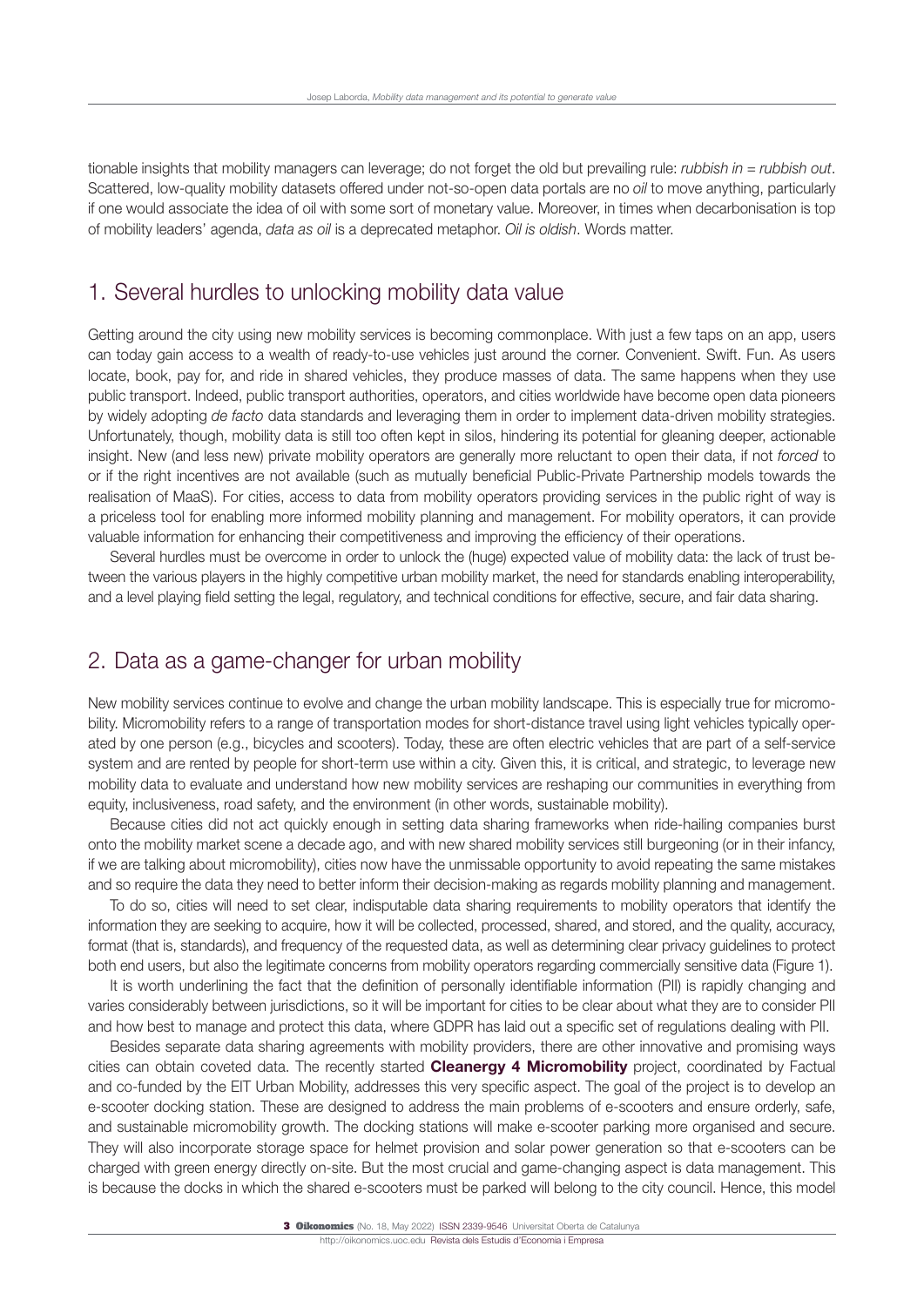will lead to valuable information about the usage of shared e-scooters, as the city council will automatically have access to all the mobility data generated by each e-scooter that takes a trip from any dock to another.

Figure 1. A 4-step framework for effective mobility data sharing



# 3. Trust architecture models for mobility data sharing

In mobility, one size does not fit all. Any framework for mobility data sharing implies that mobility operators and public authorities must cooperate and establish some level of trust with each other, where trust is linked to transparency in principles of purpose, use and data minimisation. We basically differentiate between three schemes, and it is ultimately up to the cities to define which model suits them best.

Mobility operators can provide the requested data to the city's governing agency *directly*, and this can be done basically in two radically different ways, carrying different implications:

### 3.1. Case 1: operators do not trust public authorities

When operators do not trust public authorities or are reluctant to share their data because they feel that their users' privacy or their competitive advantage might be compromised, they first "cook" data by aggregating it before providing a subset of data to public authorities, which might use it for auditing purposes. This is the case, for example, of [Uber](https://movement.uber.com/)  [Movement](https://movement.uber.com/), where the company releases datasets to the public in support of urban and transportation planning. To prevent user privacy issues, Uber aggregates car GPS traces into small areas and releases free data products that indicate the average travel times of Uber cars between them. Although this is certainly somewhat useful, some might consider it a PR strategy; some researchers have even pointed out the extent to which such data is actually helpful at all in supporting or informing any mobility strategy. Overall, it is quite evident that Uber and other mobility operators are generally rather reluctant to share raw data with public authorities, which is the next scheme we analyse, where…

### 3.2. Case 2: public authorities do not trust operators

Cities do not trust operators, so they mandate that operators send all the raw data they generate while operating their services.

A remarkable initiative designed to govern data sharing from shared micromobility service providers to cities is the ["Mobility Data Specification" \(MDS\)](https://www.openmobilityfoundation.org/about-mds/), "a digital tool that helps cities to better manage transportation in the public right of way. MDS standardises communication and data-sharing between cities and private (micro)mobility providers,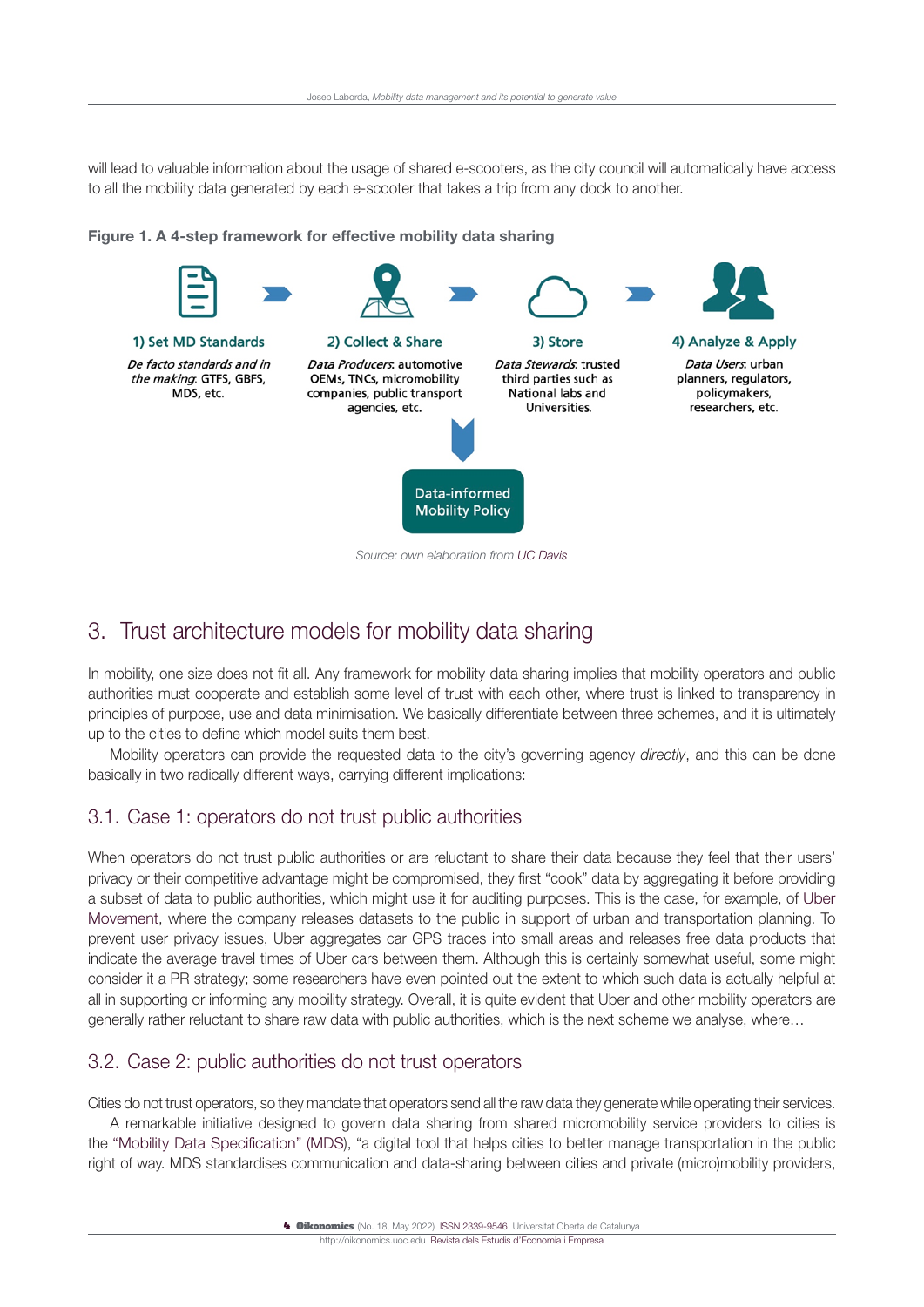such as e-scooter and bike share companies. This allows cities to share and validate policy digitally, enabling vehicle management and better outcomes for residents. Plus, it provides mobility service providers with a framework they can re-use in new markets, allowing for seamless collaboration that saves time and money" (OMF 2022).

The MDS has garnered a lot of attention from cities and the micromobility industry since it was introduced by the Los Angeles Department of Transportation (LADOT) in September 2018. It builds on the GBFS standard (General Bikeshare Feed Specification) by expanding on what additional data cities could require from mobility operators. Unlike the GBFS, in addition to the status of available vehicles, the MDS also specifies how information should be shared about vehicles that are unavailable due to redistribution, maintenance, or low battery through vehicle event status changes. The MDS has also introduced the concept of sharing data for trips, including starts, ends, and entire "breadcrumb" trip trajectories. While the MDS was initially designed for dockless bikes and scooters, and currently only specifies how data from these services should be shared, many cities hope to expand these data sharing standards to other services, such as ridesharing.

The MDS is not without controversy: [concerns have been early raised by major players in the market, such as Uber,](https://www.smartcitiesdive.com/news/uber-jump-sues-los-angeles-mobility-data-sharing-requirement/574893/) which have sued LADOT over what the company considers to be overly stringent data-sharing requirements. This is just one reason why the MDS is being examined by some EU countries to assess compliance with the GDPR, and the [TOMP working](https://tomp-wg.org/)  [group](https://tomp-wg.org/) is working on the alternative [City Data Standard for Mobility \(CDS-M\) API.](https://github.com/CDSM-WG/CDS-M) The TOMP-WG (Transport Operator, MaaS Provider – Working Group) is "a collaborative initiative to create a standardized language for the technical communication between Transport Operators and MaaS Providers within the MaaS ecosystem by means of an API" (TOMP-WG 2022).

#### 3.3. Case 3: Trust a third party

All parties may trust a third party to handle all data. This party may be an academic institution, a not-for-profit organisation, a public authority, or a data analysis platform, such as [Fluctuo](https://fluctuo.com/), [Vianova](https://www.vianova.io/), [Populus,](https://www.populus.ai/) or [Remix](https://www.remix.com/), to name but a few. This is usually a cost- and time-effective option for cities without the required data science expertise, but it could eventually lead to some sort of vendor lock-in. The much talked-about [recent acquisition of Remix by Via,](https://techcrunch.com/2021/03/09/via-buys-mapping-startup-remix-for-100-million/)  [a Demand-Responsive Transport \(DRT\) service provider, for \\$100 million](https://techcrunch.com/2021/03/09/via-buys-mapping-startup-remix-for-100-million/) is just one example about how valuable data is for transportation planning. Mobility operators (like Via) can then leverage such data to provide evidence to cities regarding the convenience of incorporating their services. Also, notably, [Factual joined forces with several other](https://www.linkedin.com/posts/factualconsulting_innovation-urbanmobility-publictransport-activity-6831207326217728000-I2W0)  stakeholders under the **MultiDEPART** [project, co-funded by the EIT Urban Mobility,](https://www.linkedin.com/posts/factualconsulting_innovation-urbanmobility-publictransport-activity-6831207326217728000-I2W0) to develop a dashboard and tools for cities to plan, manage, and monitor vendor-agnostic DRT solutions.

So, of the three described approaches to mobility data sharing, the decision of which to pursue ultimately comes down to how much risk, and how much active intervention, in terms of data processing and analysis, cities are prepared to take. The price tag (to be) associated with mobility data remains one of the most complex issues to address (Figure 2).



#### Figure 2. Pros and cons of the three approaches to mobility data sharing

*Source: own elaboration based on the [International Transport Forum](https://www.itf-oecd.org/) and [Populus](https://www.populus.ai/)*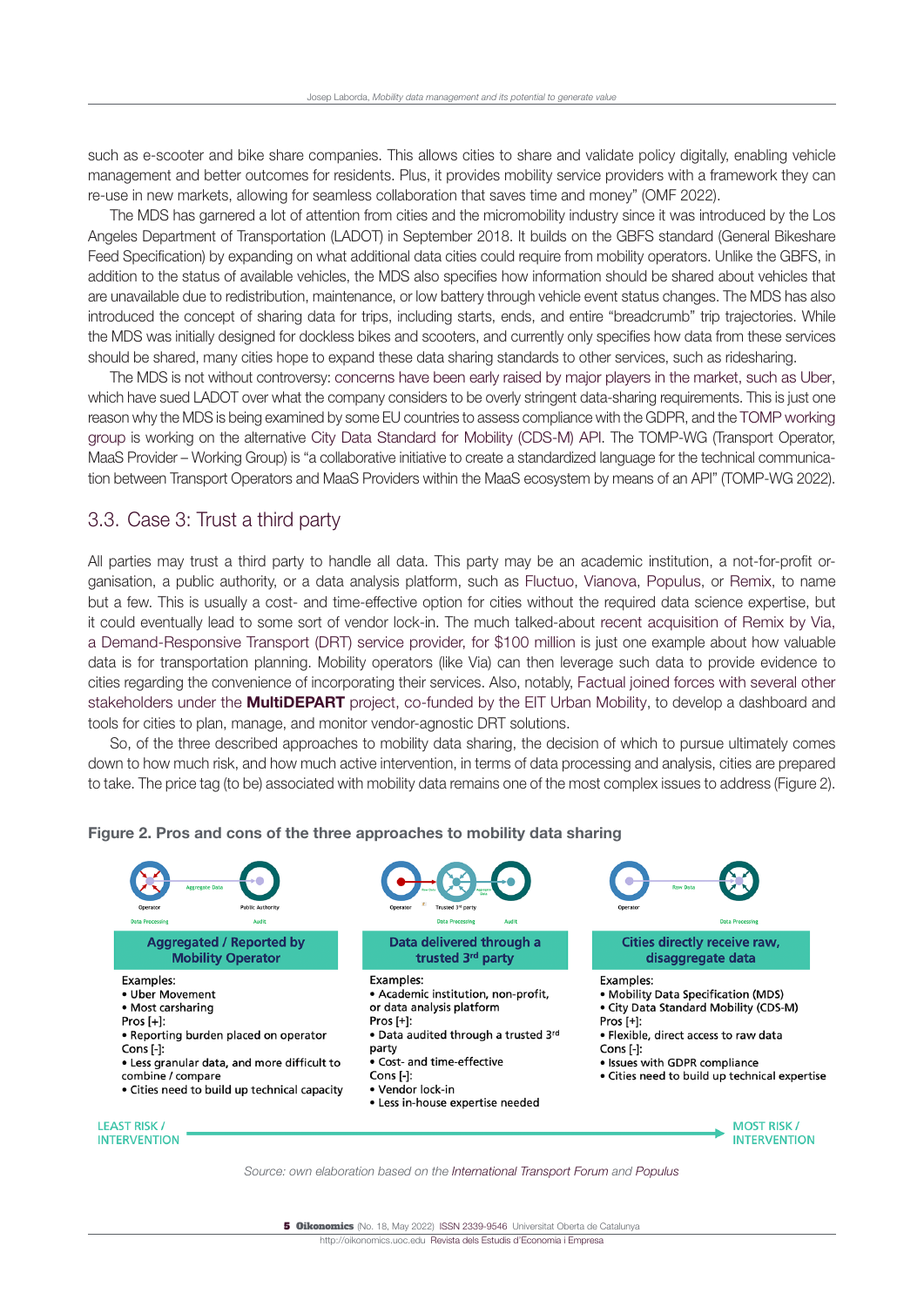Acknowledging that an effective trust environment is critical for any modern mobility ecosystem to thrive, with different players *coopeting* in some sort of fragile equilibrium but quite often also struggling to gain any competitive advantage, Factual coordinates [Molière](https://moliere-project.eu/) –short for MObiLIty sERvices Enhanced by Galileo & Blockchain– a Horizon 2020 project co-funded by the EUSPA. Molière has the bold mission of building the world's best open data commons for mobility services, the so-called "Wikipedia of public transport and new mobility data", a Mobility Data Marketplace (MDM) developed by Iomob underpinned by blockchain technology, where decentralisation will provide digital trust, transparency, and automatisms in the way mobility data is stored, processed, and used for good. The project will also raise the profile, visibility, availability, and utility of geolocation data (of end users and the vehicles they use) provided by Galileo, among other satellite constellations. In its piloting phase in 2022, Molière will demonstrate how the concepts developed in the project can be applied to high added value use cases, such as to incentivise travellers to use micromobility as a convenient transportation option for trips starting in "transit deserts", and upgrading an electric car-sharing fleet with state-of-the-art Galileo-enabled On-Board Units to enable more efficient fleet management.

# 4. Data makes MaaS happen

Data is of utmost importance to sustaining effective MaaS that maximises public benefit and increases public transport ridership while establishing a level playing field for privately held mobility services to thrive. Analogous to the widely referenced [four levels of MaaS integration topology,](https://www.researchgate.net/publication/320107637_A_topological_approach_to_Mobility_as_a_Service_A_proposed_tool_for_understanding_requirements_and_effects_and_for_aiding_the_integration_of_societal_goals) four levels of Mobility Management are presented, highlighting the key contribution of mobility data in each level (Figure 3).



Figure 3. Levels of MaaS Integration linked to Levels of Data-led mobility management

*Source: [Populus](https://www.populus.ai/)*

### 4.1. MaaS Level 1

In recent years, many cities have implemented different sorts of Level 1 data-led mobility management by mandating access to mobility datasets from private mobility operators, essentially to oversee their operation in the public right of way. Typically, data is required as a pre-requisite to be granted a license to operate, and such information is basically used to monitor very elementary adherence to city ordinances. [SMOU](https://www.smou.cat/en/home) is a remarkable example how a city-led mobility app has incorporated all the information on the available offer of bike-, moped-, and car-sharing in the city of Barcelona.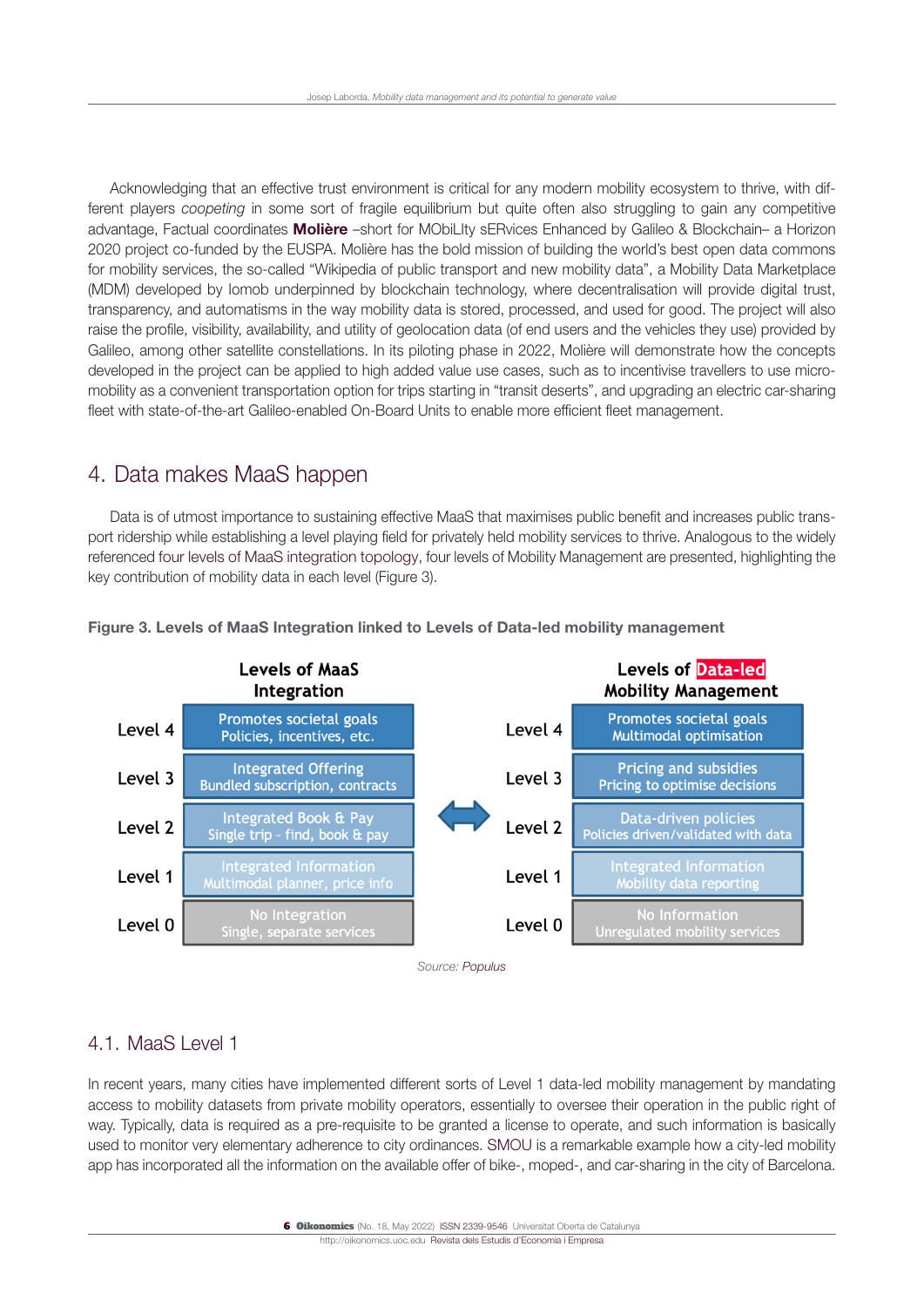### 4.2. MaaS Level 2

It is achieved when cities can leverage the data they receive from mobility operators to make more informed decisions and set more effective mobility policies, contributing to alleviating transport externalities, such as congestion and climate impacts, and addressing equity goals.

Examples of data-driven policies that might be implemented by cities to manage mobility fleets include:

- **Parking:** definition of geospatial areas (*geofencing*) for preferred and/or restricted parking to protect pedestrian safety or other needs.
- Trips: definition of routes or lanes where micromobility or other types of vehicles have priority over other road users.
- Equity: cities might require or subsidise (see Level 3) fleet services in an area underserved by other means of transport or where specific micro-incentives are put in place where, for instance, first/last mile trips using micromobility services are subsidised only if these trips connect users to public transport hubs (here, continuity of data under a MaaS scheme is needed, so that the policy maker can verify that incentivised trips actually feed public transport, for instance).
- Fleet size: cities might want to set a minimum level of service or maximum fleet size per allowed service area.

A practical example for Level 2 of data-led mobility management, which also includes some aspects of the just men-tioned data-driven policies, is the pioneering [RideSafeUM](https://ridesafeum.com/) project. In this EIT Urban Mobility co-funded project, Factual cooperates with micromobility industry leader Dott and other stakeholders to develop an advanced safety solution for micromobility vehicles. The increasing use of micromobility has led to safety concerns for both drivers and pedestrians. Within the project, a generic and versatile solution is being developed, enabling data-driven decision making. Thus, data from mobility operators can be used to define more effective mobility policies.

Factual also takes part in the Horizon 2020 project [nuMIDAS,](https://numidas.eu/) where new and emerging mobility trends are analysed with a view to reviewing and assessing a range of options for collecting and using new mobility data by means of new data collection and management approaches, including new methods and tools to exploit said data while encompassing Artificial Intelligence / Machine Learning techniques for dealing with Big Data.

Given that most travel decisions are largely influenced by time and cost, pricing is an incredibly important tool for public agencies to leverage in shaping desired transportation outcomes.

#### 4.3. MaaS Level 3

Mobility management is achieved when cities effectively leverage pricing strategies, including subsidies, to influence how travellers decide whether to walk, drive, use public transport or shared mobility services, or hail a ride.

Many cities overseeing shared micromobility programmes have begun to implement more complex policies for pricing the public right of way, including parking fees (applied to restricted parking areas), fines for non-compliance with equity policies, and fees for riding in unauthorised zones.

While setting a fair price for access to roads, kerbs, and on/off-street parking is an important mechanism for cities to influence traveller behaviour, subsidies are also important. Public transportation services are typically heavily subsidised because they are viewed as providing a significant public utility –in short, public transport enables cities to move more people more efficiently than would otherwise be possible if they each drove individual vehicles.

Similarly, as new private mobility services continue to expand, it is important for cities to determine *when* and *where*  private mobility services provide social benefit in order to consider subsidising them.

It goes without saying that public subsidies must be implemented in the most transparent, cost-efficient, and targeted way, and be designed to address Key Performance Indicators included in cities' mobility plans.

Related to the above, [Rideal](https://rideal.mobi/) is a versatile Software as a Service (SaaS) platform that Factual's Venture Builder, [Keita Mobility Factory](https://keita.mobi/), has developed and that can be plugged in to any existing MaaS or mobility operator backend platform and be used to design and manage micro-incentive programmes to nudge behavioural change towards more sustainable mobility and monitor its effectiveness in real time.

Subsidising shared mobility with public money is not new. For example, prior to the emergence of venture-backed electric scooter companies, the majority of bikeshare systems received public subsidies. Moreover, important industry stakeholders, such as the UITP or POLIS, to name but a few, are embracing the idea of micro-incentives to any mobility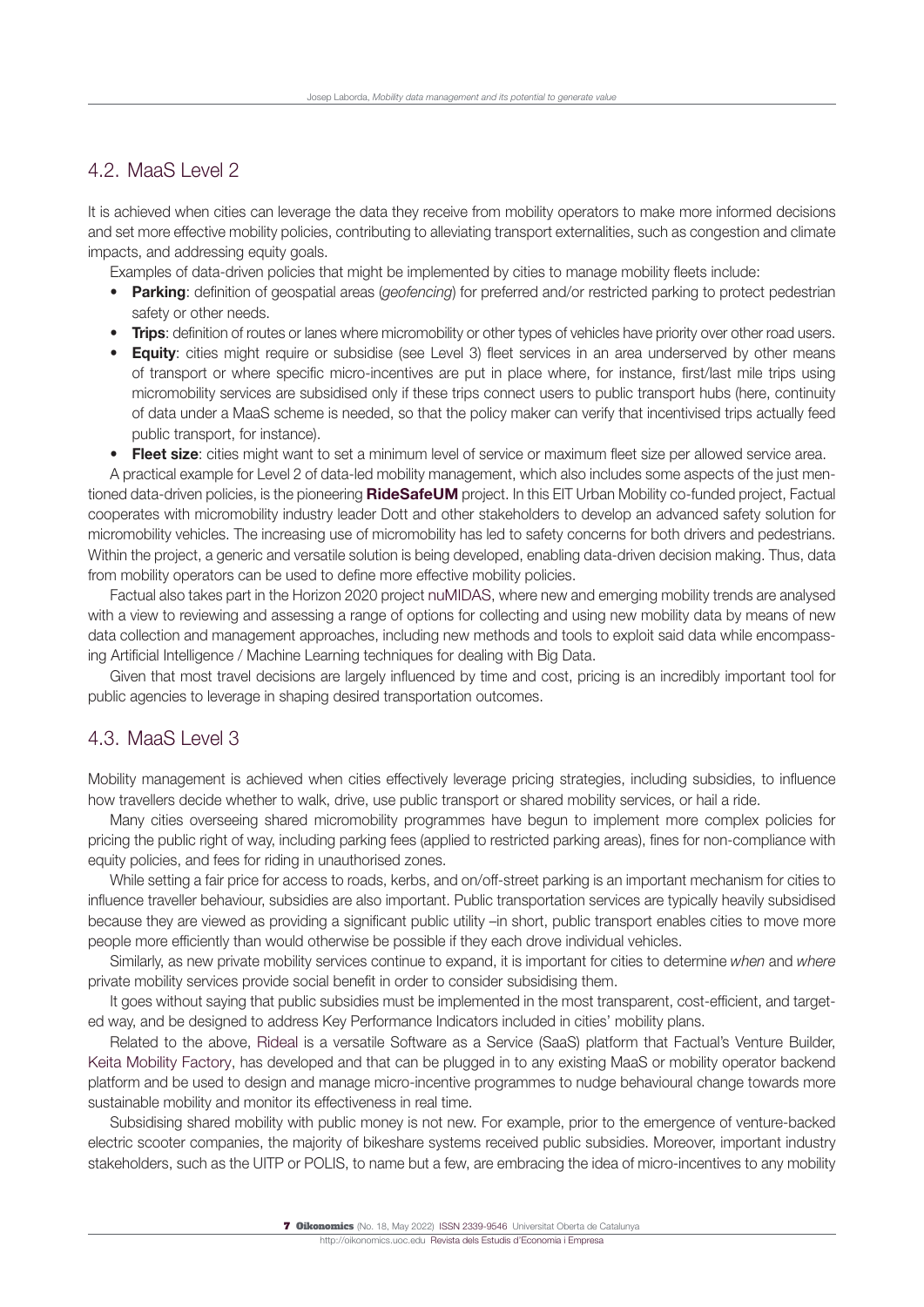service available in a city as a way to implement more efficient mobility strategies, where the availability of data provided by / shared through MaaS platforms is critical.

- Key examples of when cities may wish to provide incentives to private mobility operators include:
- Supporting first/last-mile access to mass transit, for instance by incentivising micromobility services.
- Expanding transportation access in underserved areas, for instance by incentivising ride-hailing or DRT.
- Shifting travellers to certain modes, and in certain time frames, to reduce congestion during peak transit times, flattening demand curves.
- Supporting (incentivising) mobility services that have a lower carbon footprint than personal vehicles.

Today, many cities have realised Level 1, 2, and perhaps 3 of mobility management, though micro-incentives are still a nascent idea which Factual is proposing through Rideal.

Third-party mobility data analytics platforms deliver Levels 1 to 3 mobility management solutions to enable cities to manage multiple shared mobility services, including shared bikes, scooters, mopeds, and cars, but few cities have implemented mobility management beyond micromobility, and cities are struggling to effectively implement mobility management policies to optimise across the multiple transportation modes other than micromobility.

### 4.4. MaaS Level 4

Public agencies will be able to influence how travellers make transportation decisions across modes to promote societal goals: reducing transportation climate impact, alleviating congestion, and expanding equitable access to mobility. To reach Level 4 mobility management, cities will need access to data from the various transportation services delivered on their public right of way to make data-driven decisions, including the implementation of pricing and incentives. Level 4 mobility management can more easily be achieved alongside Level 4 MaaS solutions. That is, the mechanism through which real-time information about transportation options, specifically new pricing and subsidies, could be more easily delivered to a large population of travellers through one, or more likely multiple, MaaS consumer-facing applications.

## **Conclusion**

Mobility is a key aspect of our society. New mobility services and innovations are appearing in the mobility landscape, but there is still room for improvement with regards to data management and its associated added value. From the public perspective, cities will need information from data exploitation for better mobility planning in order to achieve effective, inclusive and sustainable mobility by setting a clear and fair data-sharing framework with mobility operators that identifies the information needed and the processes for its collection, sharing and storing, among other aspects, such as privacy and GDPR compliance. In order to achieve this objective, a minimum level of trust between public and private partners is needed, where we describe three approaches to mobility data sharing: aggregated data by mobility operators –such as most carsharing operators–, data consolidated by a trusted third party –this can be an academic institution, not-for-profit or data analytics platform–, or cities requesting raw and disaggregate data –as with the MDS and CDS-M initiatives. The decision should consider the price tag for data and the acceptable level of risk, and it must be selected on a case-by-case basis. Data sharing is also a key driver for progressing in the four levels of MaaS integration, with the current status of many cities being Level 1, which refers to integrated information and mobility data reporting but where the expected added value that data-led mobility management can reach is the promotion of societal goals and multimodal optimisation through innovative tools such as micro-incentives platforms. Hence, the addition of a data management layer to the new mobility initiatives means that cities will be closer to reaching the objectives of more effective, inclusive, and sustainable mobility.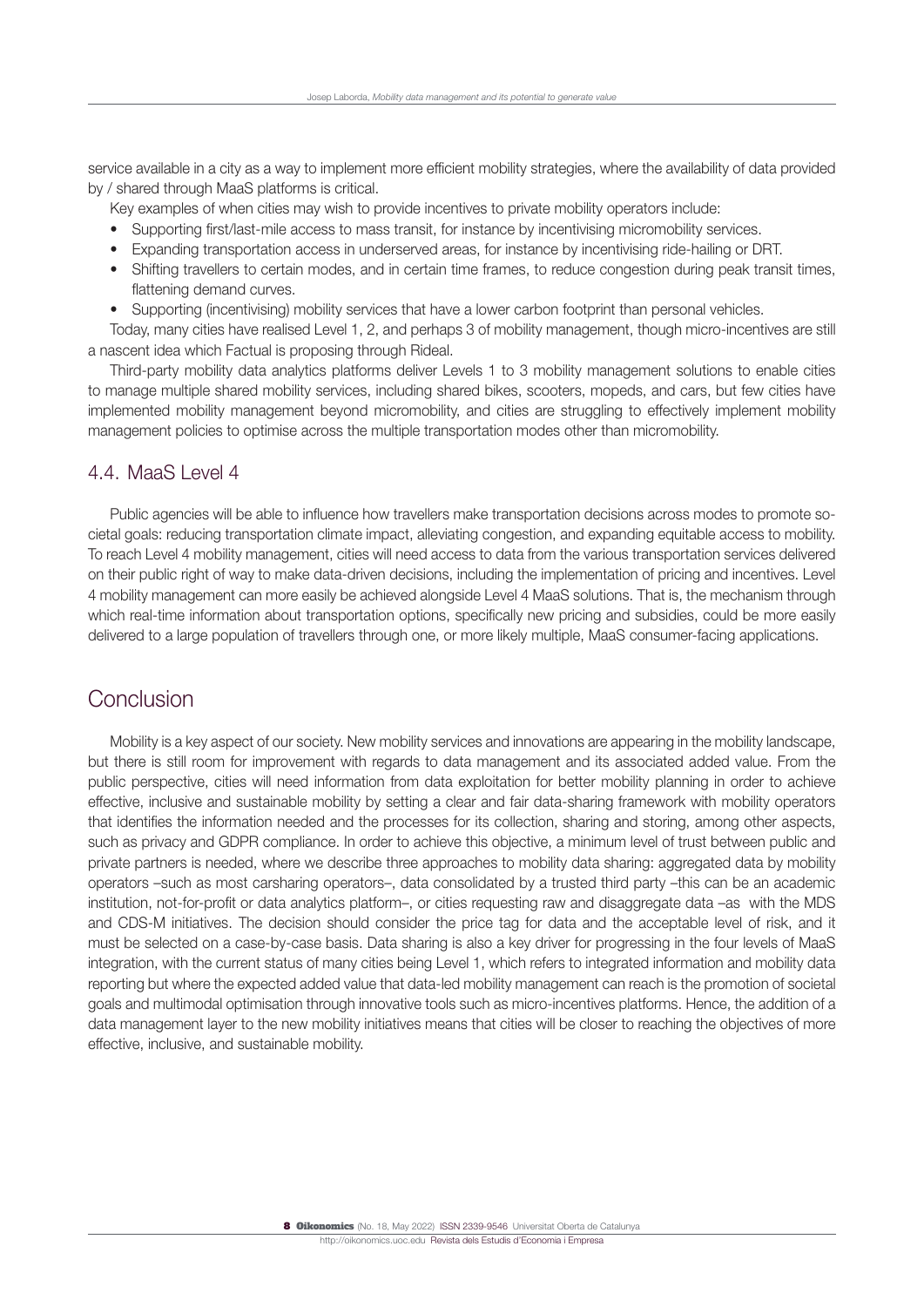## **References**

- KOROSEC, Kirsten (2021). "Via buys mapping startup Remix for \$100 million". In: *Tech Crunch+* [online]. Available at: <https://techcrunch.com/2021/03/09/via-buys-mapping-startup-remix-for-100-million/?guccounter=2>. [Accessed: February 2022].
- Open Mobility Foundation (OMF). "About MDS". *Open Mobility Foundation* [online]. Available at: [https://www.openmo](https://www.openmobilityfoundation.org/about-mds/)[bilityfoundation.org/about-mds/.](https://www.openmobilityfoundation.org/about-mds/) [Accessed: February 2022].
- SOCHOR, Jana; ARBY, Hans; KARLSSON, MariAnne; SARASINI, Steven (2018). "A topological approach to Mobility as a Service: A proposed tool for understanding requirements and effects, and for aiding the integration of societal goals". *Research in Transportation Business & Management*, vol. 27, pàg. 3-14. DOI: [https://doi.org/10.1016/j.](https://doi.org/10.1016/j.rtbm.2018.12.003) [rtbm.2018.12.003](https://doi.org/10.1016/j.rtbm.2018.12.003).
- TEALE, Chris (2020). "Uber sues LADOT over data-sharing requirements". *Smart Cities Dive* [online]. Available at: [https://www.smartcitiesdive.com/news/uber-jump-sues-los-angeles-mobility-data-sharing-requirement/574893/.](https://www.smartcitiesdive.com/news/uber-jump-sues-los-angeles-mobility-data-sharing-requirement/574893/) [Accessed: February 2022].
- TOMP Working Group (TOMP-WG). "About the TOMP-API". *TOMP Working Group* [online]. Available at: https://tompwg.org/. [Accessed: February 2022].

Recommended citation: LABORDA, JOSEP. Mobility data management and its potential to generate value. *Oikonomics* [online]. May 2022, n. 18. ISSN: 2339-9546. DOI: [https://doi.](https://doi.org/10.7238/o.n18.2217) [org/10.7238/o.n18.2](https://doi.org/10.7238/o.n18.2217)217